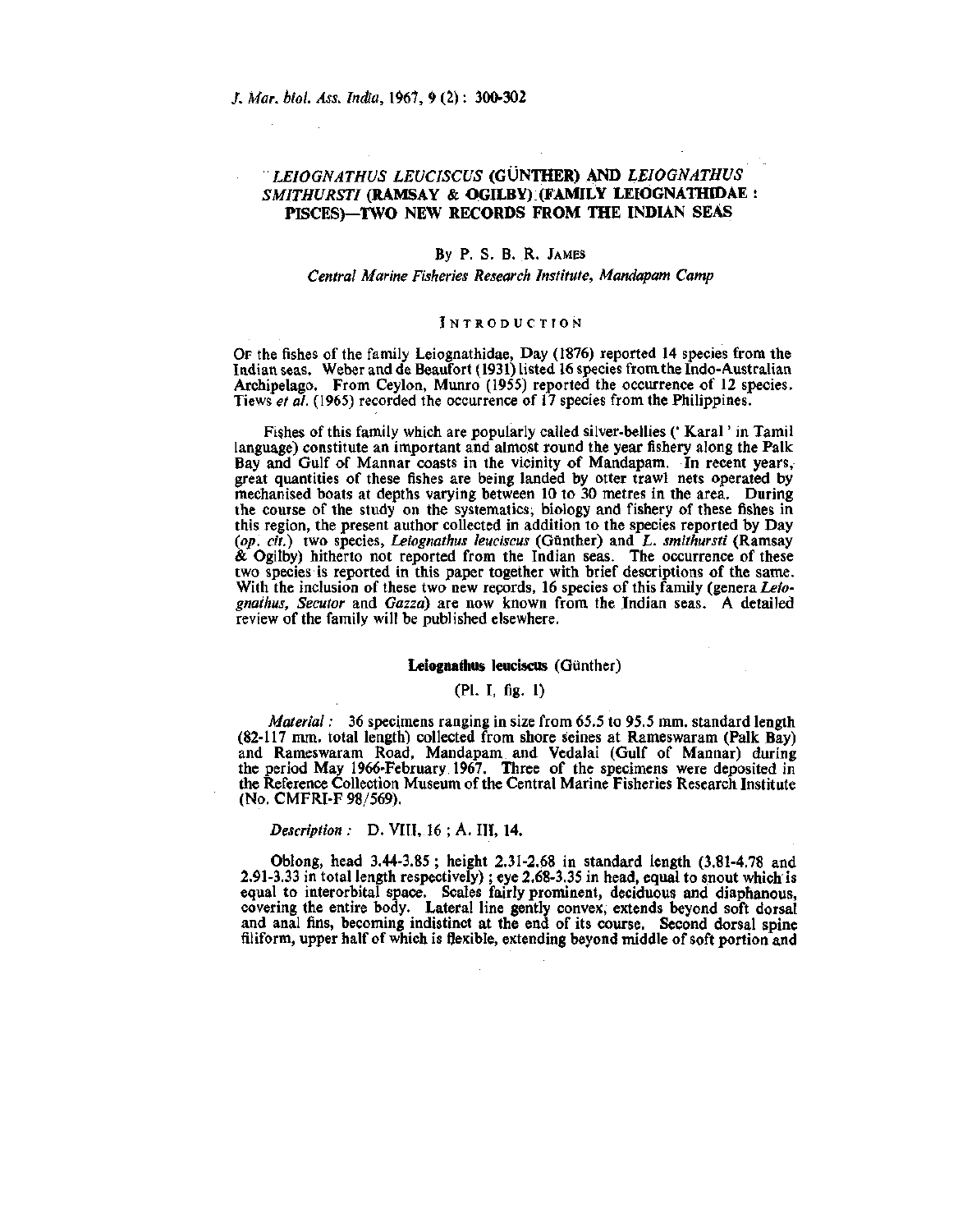also exceeding height of body below its origin in larger specimens (above 79 mm. S.L.). In smaller specimens (below 79 mm. S.L.), it does not reach middle of soft portion and is only more than half height of body-below its origin. Third dorsal spine also long but only half the length or more of the preceding. Second anal spine also filiform ; its posterior one-third flexible and is less than one half length of second dorsal spine, extending up to origin of 7th anal ray in large specimens (above 79 mm. S.L.). Pectoral 6.26-7.38 and ventral 9.78-12.25 in total length. Gill rakers (on left outermost arch) in 10 specimens (71.5 to 90 mm. S.L.) (9-11) +  $1+(4-5)$ , total range 14-17. They are well-developed, each with a row of-small, sharp spines on either side. Back greyish, with a combination of irregular, semicircular and angulated lines, all the marks brownish or grey in colour. Abdomen silvery. Margin of snout grey. Membrane between dorsal spines yellow at midheight which is continued along edge of soft dorsal and superimposed with light grey. Anal with similar colour as the dorsal. Posterior portions of caudal lobes yellowish with light grey edges.

*Distribution :* Formosa and Philippines. Now reported from India.

*Remarks :* The species resembles closely *L. berbis* and *L. lineolatus,* all of which have an almost similar shape of body and colour pattern but can be distinguished from both by the elongate and flexible nature of the 2nd dorsal and 2nd anal spines. These spines, however, are frequently seen in broken condition.

# **Leiognathus smithursti** (Ramsay & Ogilby)

*Material:* Two specimens, 92 and 110 mm. standard length (118 and 141 mm. total length respectively), the first from trawl net operated off Mandapam (Gulf of Mannar) on 26th November 1965 and the second from drift net off Vedalai (Gulf of Mannar) on 1st August 1966.\*

Both the specimens were deposited in the Central Marine Fisheries Research Institute Reference Collection Museum (No. CMFRI-F 98/570).

*Description:* D. VIII, 16 ; A. lU, 14.

Length of head 3.17-3.23 ; height 1.86-1.89 in standard length (4.06-4.14 and  $2.38-2.43$  in total length respectively). Eye  $2.83-3.05$  in head, equal to snout, which is equal to interorbital space. Snout blunt and mandible slightly concave. Dorsal profile much more convex than the ventral profile. The upper profile of head to back smooth with a gentle concavity. Two small; spines above the upper anterior angle of eye ; lower limb of preopercle flriely serrated. Scales small, diaphanous, covering the body except chest. Lateral line strongly convex, extends beyond end of soft dorsal and anal fins but stops short of origin of caudal fin. Dorsal spines weak, first minute, second greatly elongate, more than half the total length of the body and much higher than height of body. Second anal spine elongate, as long as the head. Pectoral 5.52-5.61 in total length. Gill rakers (on left outermost arch) in both specimens  $12+1+7$ , total 20. They are well-developed, each with a row of small, sharp spines on either side. Abdomen more silvery than back which shows a few faint broad bands, unevenly spaced. Tip of snout grey, fins colourless except margins of

<sup>•-</sup>After the paper was sent to Press, another specimen, 130 miri, S't. and 167 mmi T.L. was collected from a trawl net operated in Gulf of Mannar off Pambari oh 9-10-68.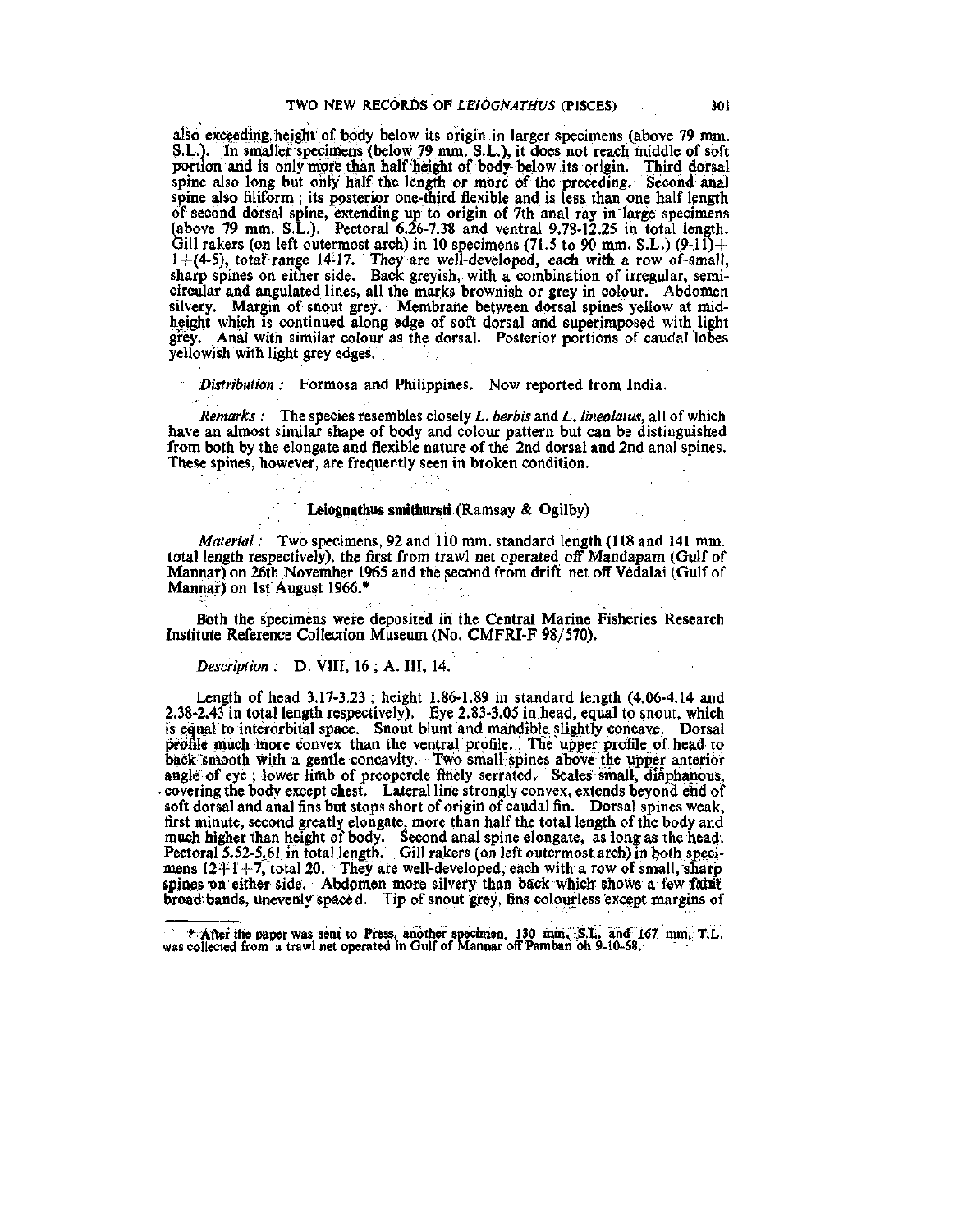caudal lobes which are light grey. Pectoral base with minute black dots, which on the axil side continue forwards and descend for a short distance along margin of opercle as a narrow band. A grey band from angle of operculum terminating at origin of lateral line which is not clear in the smaller specimen.

*Distribution-:* New Guinea (Hood Lagune), Fiji and Philippines. Now reported from India.

Important body proportions of the two species are given in Table I.

| S. No. | Character                                   | L. leuciscus<br>$(36:65.5-95.5$ mm, S.L. $)^*$ (2:92, 110 mm, S.L. $)^*$ ) |           | L. smithursti              |       |
|--------|---------------------------------------------|----------------------------------------------------------------------------|-----------|----------------------------|-------|
|        |                                             | Range                                                                      | Mean      | Range                      | Mean  |
|        | In Standard Lengh                           |                                                                            |           |                            |       |
| ı.     | Head length                                 | 26.03-29.05                                                                | 27.04     | 30.91-31.52                | 31.21 |
| 2.     | Depth of body (at origin of                 |                                                                            |           |                            |       |
|        | dorsal)                                     | 37.28-43.27                                                                | 40.14     | 52.72-53.64                | 53.18 |
| 3.     | Predorsal distance                          | 40.40-43.86                                                                | 41.56     | 48.91-49.09                | 49.00 |
| 4.     | Length of pectoral                          | 15.75-20.27                                                                | 18.00     | 22.83-23.18                | 23.00 |
| 5.     | Length-second dorsal spine                  | 24.85-41.01                                                                | $35.15 +$ | 62.27-65.22<br>16.30-21.36 | 63.74 |
| 6.     | Length—third dorsal spine<br>IN HEAD LENGTH | 14.86-23.75                                                                | 20.19     |                            | 18.83 |
| ı.     | Eye diameter (horizontal)                   | 29.79-37.21                                                                | 32.65     | 32.76-35.29                | 34.02 |
| 2.     | Snout                                       | 29.79-37.21                                                                | 32.65     | 34.48-35.29                | 34.88 |
| 3.     | Interorbital space                          | 30.00-37.21                                                                | 32.59     | 32.35-32.76                | 32.55 |
| 4.     | Length of pectoral                          | 57.50-72.34                                                                | 66.52     | 72.41-75.00                | 73.70 |
| 5.     | Length of ventral                           | 36.36-47.50                                                                | $40.35 +$ | 46.55-48.53                | 47.54 |

Important body proportions of *L. leuciscus* and *L. smithursti* as

TABLE I

\* For each species, number of specimens examined is followed by their size range. + Mean of 35 specimens only.

### **SUMMARY**

Two species, *Leiognathus leuciscus* (Gunther) and *L. smithursti* (Ramsay & Ogilby) of the family Leiognathidae are reported for the first time from Indian seas with brief descriptions. With the inclusion of these two new records, 16 species of this family (genera *Leiognathus, Secutor* and *Gazza)* are now known from the Indian seas.

#### **REFERENCES**

DAY, F. 1876. The Fishes of India, 1: 237-244, Bernard Quartich, London.

MUNRO, I. S. R. 1955. *The Marine andFresit Water Fislies of Ceylon* 144-147, Canberra.

THEWS, K. AND PRISCILLA CASES-BORJA. 1965. On the availability of fish of the family Leiogna-<br>thidae Lacepede in Manila Bay and San Miguel Bay and on their accessibility to controversial<br>fishing gears. *Philippine. J. Fish* 

WEBER, M. AND DE BEAUFORT, L. F. 1931. The Fishes of the Indo-Australian Archipelago, 6: 310-341, E. J. Brill Ltd., Leiden.